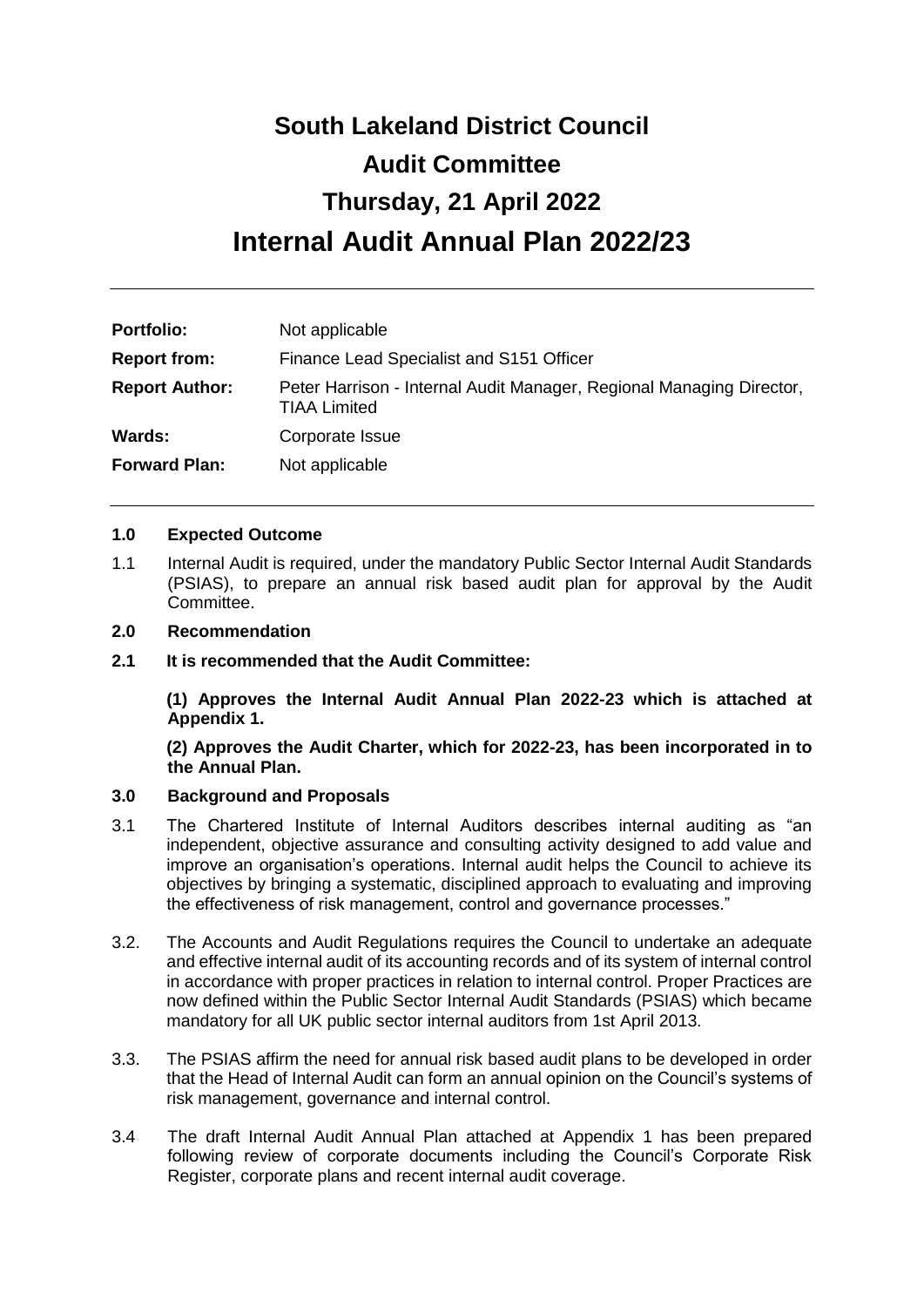3.5 In light of Local Government Reorganisation, it is important that the plan remains flexible to respond to changing priorities during the course of the year.

## **4.0 Internal Audit Service Delivery**

- 4.1 The PSIAS require that the Internal Audit plan sets out a high level statement of how the Internal Audit Service will be delivered and developed in accordance with the internal audit charter and how it links to the organisational objectives and priorities.
- 4.2. Internal Audit for South Lakeland District Council is delivered by TIAA Limited under a contractual arrangement since 1st April 2016.
- 4.3. Internal Audit supports the delivery of the Council Priorities as set out in the Council Plan by providing independent assurance over the arrangements in place across the Council to deliver priorities and objectives.
- 4.4. It is a requirement of the PSIAS that the Council has an Internal Audit Charter which has been approved by senior management and the Audit Committee. The Audit Charter sets out the arrangements for the delivery of the Internal Audit service to South Lakeland District Council (the Council). The Charter is incorporated in to the Annual Plan; by approving the Annual Plan, the Committee is also approving the Audit Charter which it is required to do annually.

#### **Roles of Management and of Internal Audit**

- 5.1 It is the role of management to establish effective systems of governance, risk management and internal controls in order to:
	- safeguard the Council's resources and prevent fraud;
	- ensure the completeness and reliability of records;
	- monitor adherence to laws, regulations, policies and procedures;
	- promote operational efficiency demonstrate the achievement of value for money; and
	- manage risk.
- 5.2 It is the responsibility of management to establish the checks and balances needed to confirm that their systems are working effectively, that all information within them is accurate, that they are free from fraud or error.
- 5.3 Internal audit's role is to provide assurance that management are undertaking the appropriate checks over their systems to confirm that they are working effectively. It is not the role of internal audit to re-perform management's checks or to undertake such checking on management's behalf.
- 5.4 In order to safeguard its independence, Internal Audit does not have any operational responsibilities and is not responsible for any of the decision making, policy setting or monitoring of compliance within the Council.

#### **6.0 Internal Audit Resources**

6.1 The Finance Lead Specialist and S151 Officer has contracted with TIAA Limited to deliver 195 days of Internal Audit time in 2021-22. This is deemed a sufficient number of audit days in which to provide an opinion on the systems of governance, risk and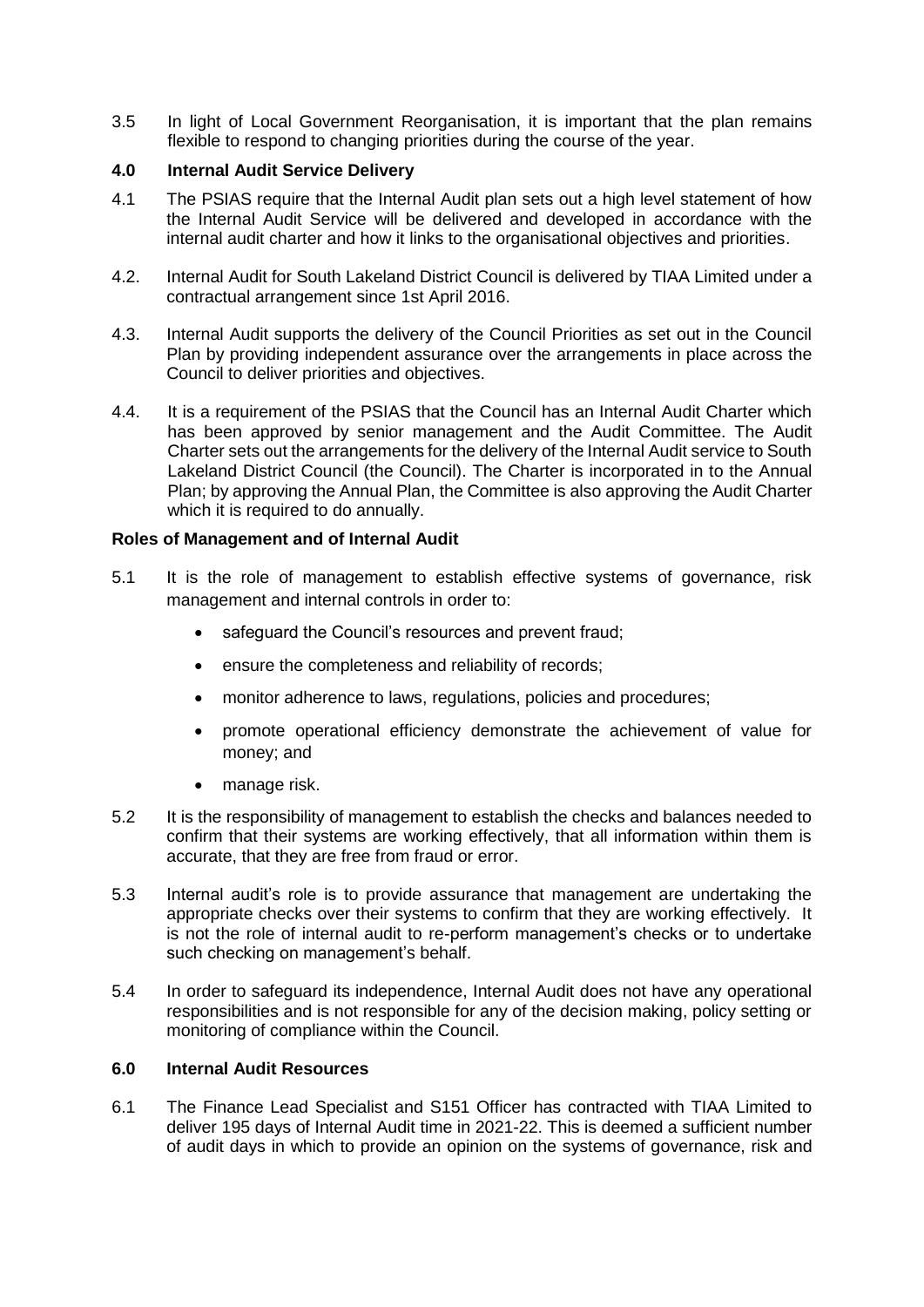internal control in line with the PSIAS and in order to support the preparation of the Annual Governance Statement.

6.2 The PSIAS also reflect the requirement for internal audit plans to be flexible in order to respond to new and emerging risks to the organisation. The Plan will be subject to regular review to ensure it remains appropriate and may be subject to revision. In this event, revisions would be considered and agreed by the Finance Lead Specialist and S151 Officer and reported to the Audit Committee, including the need for any additional audit resources if appropriate. Any request for significant consulting activity by Internal Audit would be approved by the Audit Committee in line with the requirements of the PSIAS.

## **7.0 Categories of Internal Audit Work**

- 7.1 Corporate Reviews these are reviews which are strategic in nature or which cut across the entire Council. These reviews are designed to provide assurance that the Council has effective governance and risk management arrangements to mitigate strategic risks.
- 7.2 Departmental Risk-Based Audit Reviews these reviews have been identified in consultation with senior management and following review of corporate plans and the Corporate Risk Register. These reviews are spread across service areas following a risk assessment to ensure that Internal Audit resources are targeted at the areas where the greatest benefit will be achieved.
- 7.3 Financial System Reviews A three-year programme has been devised which will ensure that each main financial system is reviewed in depth at least once every three years.
- 7.4 Governance System Reviews a provision is included for cyclical reviews of key governance systems.
- 7.5 Computer Audit the Plan includes provision for computer audit work which will provide assurance over the technical controls in place for key IT systems and processes.
- 7.6 Audit Management, Advice and Guidance capacity has been built into the Plan for audit management, planning and reporting. This also includes some provision for formal advice and guidance to all services across the Council.
- 7.7 The follow up of previous audit requirements is a key requirement of the Public Sector Internal Audit Standards to provide assurance on the successful implementation of agreed recommendations. Where an audit has received a lower level assurance rating (i.e. partial or limited assurance) in the previous year, Internal Audit will now undertake a formal follow up of the management actions which have been undertaken to address the agreed audit recommendations; this will include formal interviewing, audit testing and reporting to provide senior officers and members with the required independent assurance that key areas for improvement address have been addressed.

#### **8.0 Alternative Options**

8.1 The production of a risk based audit plan is a key requirement of the PSIAS. There are no alternative options.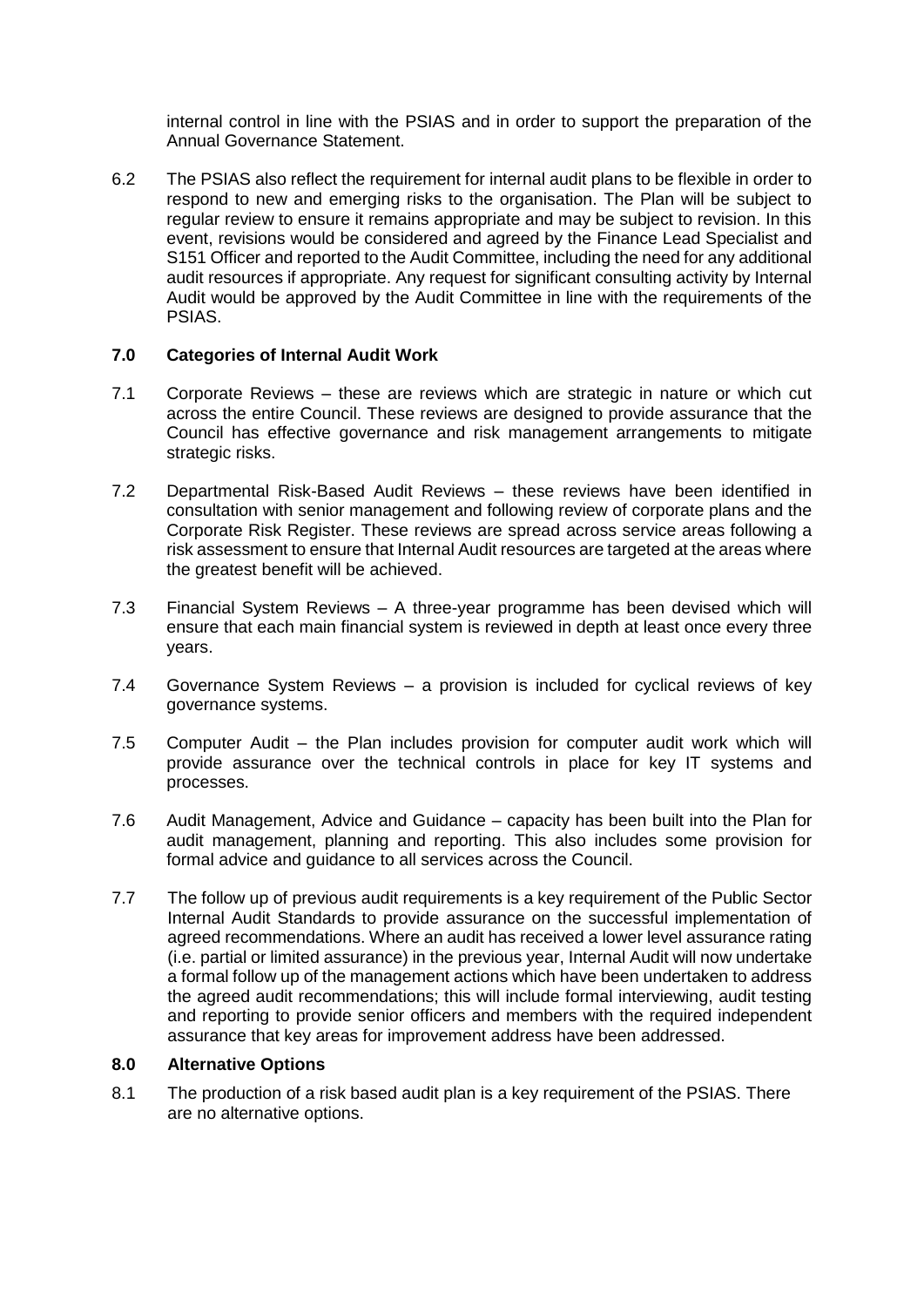## **9.0 Links to Council Priorities**

9.1 Internal Audit supports the delivery of the Council Priorities as set out in the Council Plan by providing independent assurance over the arrangements in place across the Council to deliver priorities and objectives.

## **10.0 Implications**

#### **Financial, Resources and Procurement**

10.1 There are no direct financial implications to this report.

#### **Human Resources**

10.2 There are no direct human resource implications to this report.

## **Legal**

10.3 There are no direct legal implications to this report.

#### **Health, Social, Economic and Environmental**

- 10.4 Have you completed a Health, Social, Economic and Environmental Impact Assessment? No
- 10.5 If you have not completed an Impact Assessment, please explain your reasons:

This report relates to a corporate governance issue and has no direct health, social, economic or environmental impacts.

## **Equality and Diversity**

- 10.6 Have you completed an Equality Impact Analysis? No
- 10.7 If you have not completed an Impact Assessment, please explain your reasons:

This report relates to a corporate governance issue and has no direct equality or diversity impacts.

| ×<br>٠<br>۰. |  |
|--------------|--|
|--------------|--|

| <b>Risk</b>                                                                             | <b>Consequence</b>                                                                                          | <b>Controls required</b>                                                                                                           |
|-----------------------------------------------------------------------------------------|-------------------------------------------------------------------------------------------------------------|------------------------------------------------------------------------------------------------------------------------------------|
| Internal Audit coverage does not<br>address the high risk areas of<br>Council activity. | Internal Audit<br>coverage<br>does not address the high<br>of<br>Council<br>risk<br>areas<br>activity.      | Non-delivery of the agreed<br>Plan.<br>Unplanned<br>Audit<br>work which arises in year<br>which<br>requires<br>audit<br>attention. |
| Council would<br>be<br>The<br>more<br>vulnerable to risk.                               | The<br>Council<br>does<br>not<br>adequate<br>receive<br>assurance over the internal<br>control environment. | Potential<br>breach of the<br>statutory requirement to<br>maintain an adequate and<br>effective system of internal<br>control.     |
|                                                                                         |                                                                                                             | Risk based annual audit<br>planning.                                                                                               |
|                                                                                         |                                                                                                             | Regular progress reporting<br>to senior management and<br>Committee<br>Audit<br>each<br>quarter.                                   |